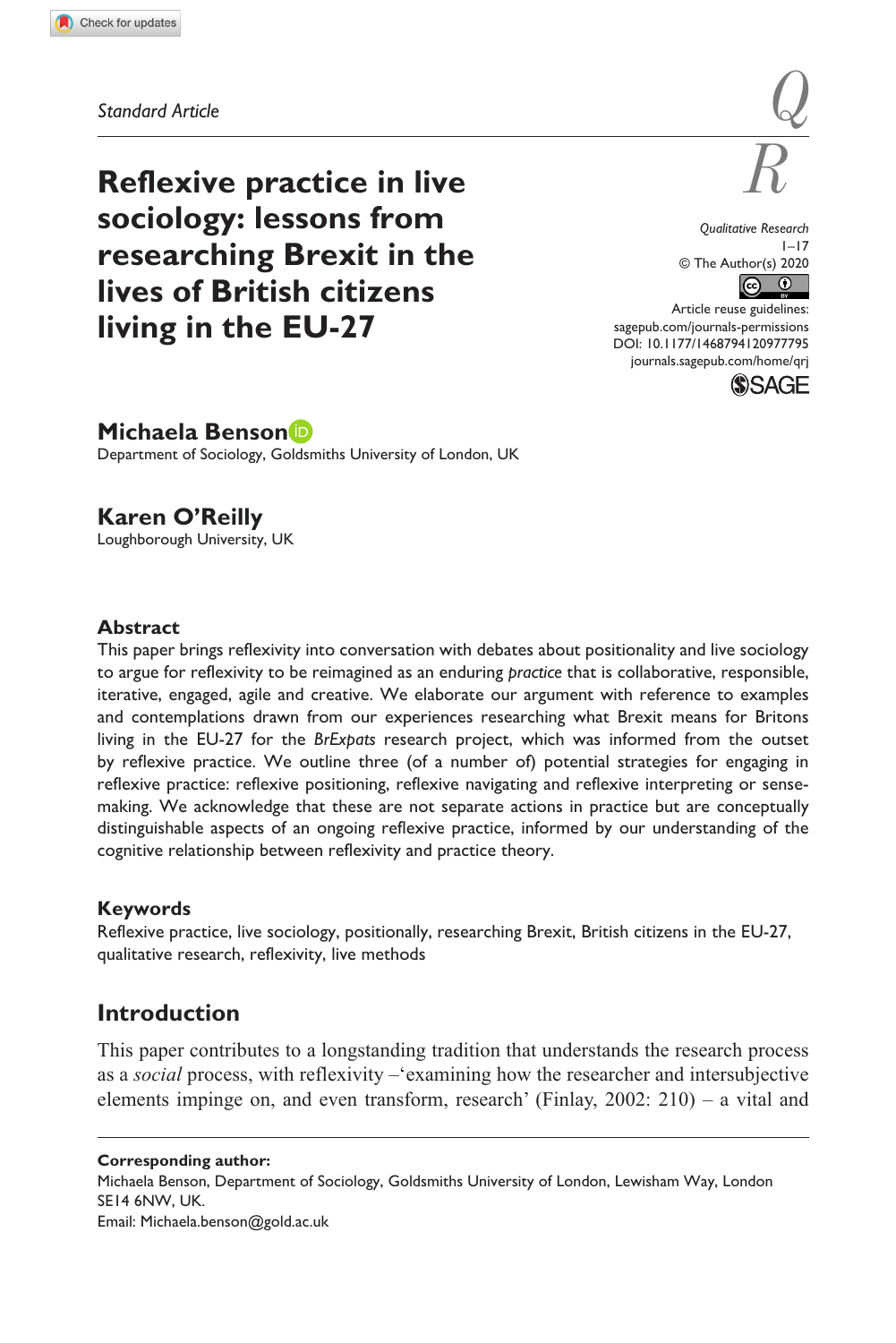central dimension of its practice (see also Lumsden, 2013). Pairing this with live sociology, our contribution explicitly responds to Finlay's (2002) call to consider how researchers *do reflexivity*, drawing on our recent experiences of researching Brexit in the lives of British citizens living in the EU-27 for the *BrExpats* research project.<sup>1</sup> Our argument builds on well-developed understandings of reflexivity and positionality that orient these as concerns about power; how it is made in and through the research encounter and how it shapes knowledge production, while scaling up these concerns to account for the broader set of relationships at the heart of our research.

In a context in which more attention is being paid to making visible the practice of social research as a *process*, a concomitant focus on reflexivity in action also becomes possible, organised around questions about what this does to the research encounter and the production of knowledge. In this paper we make the case for a set of strategies that we define as reflexive practice. We focus on three of several potential strategies that together inform reflexive practice: positioning, navigating and interpreting. Crucially, these strategies are conceptually distinguishable but not discrete in practice. First, reflexive practice involves a consciousness of our own relationships to the focus of research, to our participants and to the knowledge production we are engaged in. Put another way, reflexive practice concerns a sense of our positionality and *positioning*. Second, reflexive practice involves *navigating* our way as the research proceeds and thereby actively learning from a reflexive approach. Third, a reflexive practice informed by practice theory also acknowledges the reflexivity and positionality of the human individuals and groups with whom we undertake research, and an understanding that our *interpreting* of the social world itself, on a broader scale and encompassing a longer time perspective, is made through and informed by reflexive practice.

We illustrate our arguments with close reflections on our practice as it unfolded through the *BrExpats* research, with the research process understood as extending through time from inception to dissemination, through the relationships formed and maintained, and through social transformations. Designed as a live sociology project on an undeniably lively topic, this project bore witness to the far-reaching consequences of Britain's exit from the European Union (EU) for British citizens living in the EU-27. This 1.2 millionstrong population is a lesser-known story of Brexit; the loss of EU citizenship for British citizens that accompanies Britain's withdrawal from the EU changes the (legal) terms and conditions of their residence in member states, and was taken into consideration along with the circumstances of their counterparts – EU citizens living in the UK – in Phase 1 (Citizens' Rights) of the Brexit negotiations. Over two and half years, the research documented the attempts of such British citizens living in the EU-27 to accommodate changing circumstances and situations on an almost daily basis, as active agents in the Brexit process. We found ourselves required to keep our fingers on the pulse as the Brexit process ebbed and flowed, as our longitudinal relationships with our participants persevered and faltered, and as our research produced outputs and impacts. This drew our attention to reflexivity as an engaged and engaging, continual live practice.

## **The case for reflexive practice**

Reflexivity seems to be, once again, having its moment in sociology and related disciplines, with new book-length works recently published that repackage the central debates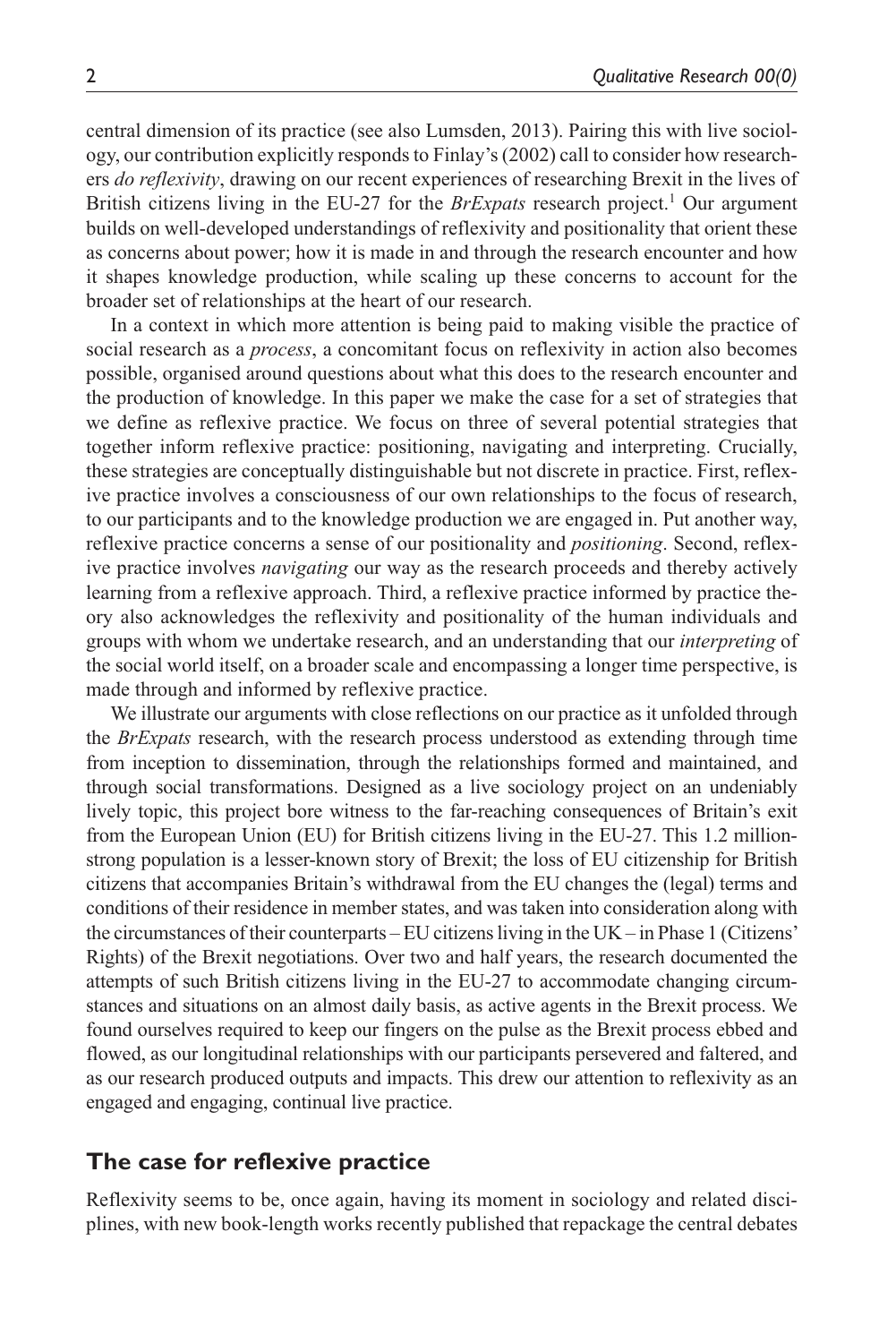for new audiences, and offer extended reviews of the epistemological, methodological and ethical debates traced by earlier generations (e.g. Dean, 2017; Lumsden, 2019; May and Perry, 2017). Importantly, these works further Finlay's (2002) call to demystify how reflexivity can be done in practice, and emphasise the roles of process, time and change. Our conceptual development of *reflexive practice* expands and concretises the sometimes nebulous and lifeless notion of reflexivity, emphasising its scientific underpinnings in practice theory, locating it within a methodological framework of live sociology, and supplementing this with ideas on positionality to argue for reflexivity as a collaborative, iterative and creative practice.

While it is beyond the scope of this paper to fully rehearse the debates around reflexivity, we briefly draw out key points that inform our conceptualisation of reflexive practice. First, reflexivity involves an awareness that social researchers are inevitably entangled in networks and relationships, and the co-creation of the social world they aim to study (May and Perry, 2017). This implies that social science proceeds by including ourselves as researchers and as human agents in the ongoing interpretation of the practices of social life. It considers how access was achieved, through what means or levels of support, who funded the research, what control we have over it and what happens to the results. As argued by those concerned with the way power operates in the production of knowledge through empirical research (e.g. Skeggs, 2001; Finlay, 2002; Gunaratnam, 2003), the aim is not to present a value-neutral account, but to achieve nuanced, rich and meaningful interpretations of the social world and our place in it. We invoke an 'analysis of the interactional politics of research' (Oakley, 2016: 197), including addressing gender, class and ethnicity, and how these shape power relations. In other words, reflexivity requires subjecting to critical and ongoing scrutiny the relationship between the researcher and the researched, and to consider how – in a variety of ways – this shapes the knowledge produced by the research. This should be accompanied, following Bourdieu (2003), by 'participant objectivation', the process of questioning our own unconscious biases or prejudices. This has led us to become more participatory or collaborative in our work than formerly, involving people as participants (rather than as subjects or informants) as we proceed towards the production of meaningful interpretations.

Second, reflexivity is an ongoing process of *acting reflexively*, tied to how we navigate our research (see May and Perry, 2017). This involves being engaged, carefully and thoughtfully, in the process. It is not enough simply to outline positionality by writing one's autobiography at the outset of the project, which some responses to reflexivity have tended to do (cf. Okely and Callaway, 1992). To leave it at that is to undermine how positionality, as produced through relationships, continues to shape research and the production of knowledge. Further, as we shall see, the contemporary landscape of sociological research requires that we are reflexive in relation to a broader set of relationships that shape the research beyond the research encounter and into wider engagements.

This signals the circularity of reflexive practice; it is dialogical rather than linear, not simply reflecting but reflecting and doing (O'Reilly, 2012a). It involves an agile, iterative, dynamic, creative and temporal approach to research, in which one's practices are reflected upon, developed and changed over time (O'Reilly, 2012a: 523). It involves learning as we go along, adapting and developing research through communication between members of research teams, with participants, and in the context of wider social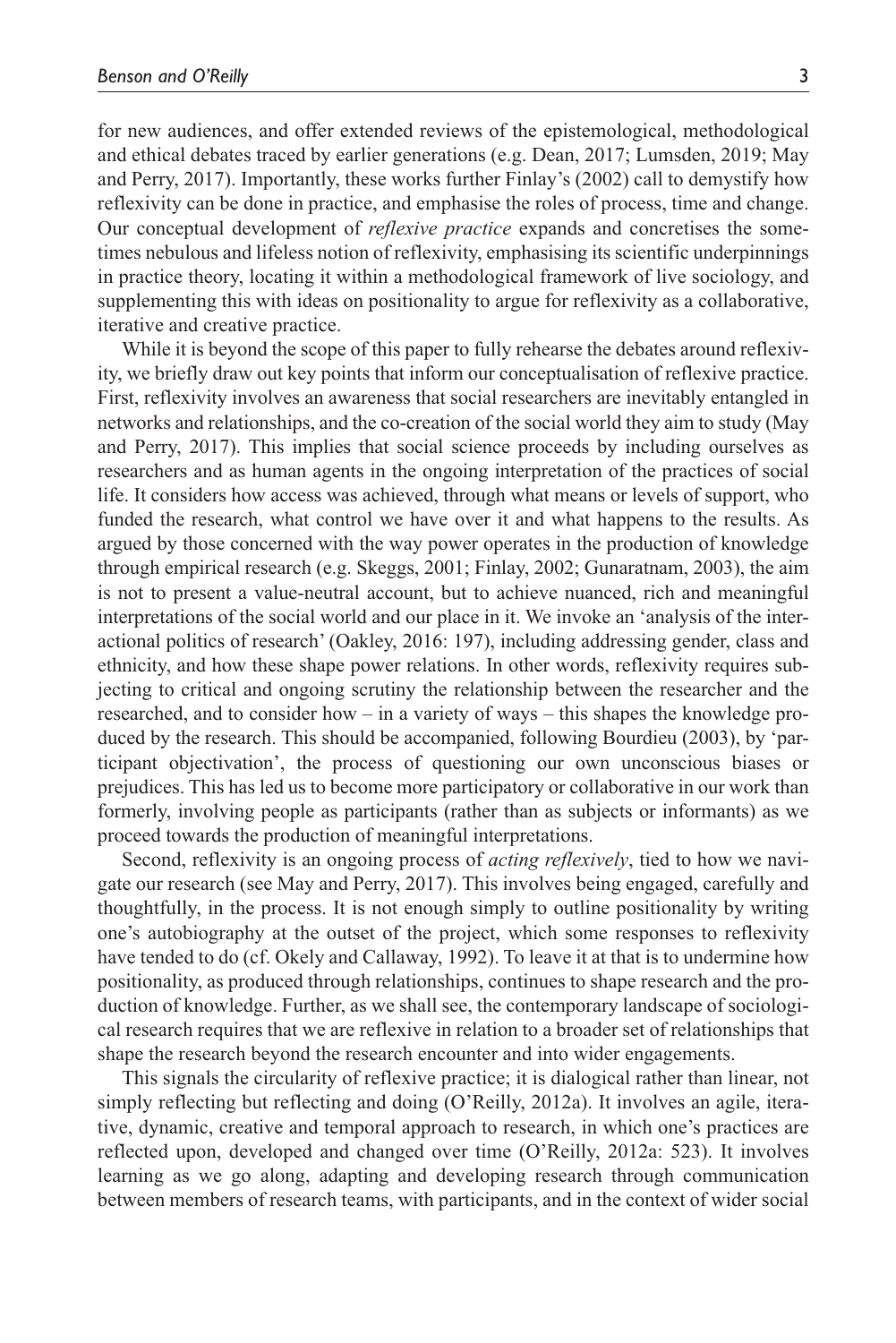transformations. This may entail a return to ethics committees, funders or participants, or involve introspection – to clarify, enrich, alter, shape or otherwise progress the research.

Finally, reflexive practice involves an awareness that the social world, and therefore social research itself, are made through reflexive practice. This means acknowledging the circularity of reflexive practice and how positioning, navigating and interpreting are variously caught up with, and inform, one another. In what follows, we highlight how we have put reflexive practice to work in our research on the Brexit negotiations and how these have been lived and experienced by British citizens resident in the EU-27, and how such practice has continued to inform and shape our interpretations.

## **About the project**

*BrExpats* was one of 25 projects supported by the Brexit Priority Grant Scheme run by UK in a Changing Europe ThinkTank and funded by the Economic and Social Research Council (ESRC). The original call for applications specified that 'grant holders will be expected to undertake stakeholder and public engagement activity *throughout the grant's duration*' (ESRC, 2017: 1; emphasis added).

The central ambition of the project was to explore how Britons living and working in EU Member States experienced Brexit, and how they navigated and negotiated the various challenges that it presented for them and their lives over a sustained period of time. From the outset it was designed around a practice theory approach (Benson and O'Reilly, 2018; O'Reilly, 2012b). Practice theory (e.g. Schatzki, 2005; Shove et al., 2012; Stones et al., 2018) sees social life in terms of a perpetual interacting of social structures (institutions, laws, policies, norms) with the activities (or actions) of human agents in the practical living out of their daily lives. This is a model for understanding social life that recognises that why and how people do what they do is at once historical, institutional and individual; that is, their actions are both shaped by and shape human society. Adopting such an approach to understanding Brexit and its effects and outcomes takes seriously time and space. It sees Brexit as an ongoing process that influences the everyday practices of individuals and communities, while also giving rise to new formations as policies change and practices emerge in response.

Alongside the wider politics within which the project took place and the framing of the research through practice theory, we want to draw attention here to our considerations of how the project was positioned in relation to the ongoing politics of social research. Sociologists have long documented how methods that were once their distinctive contribution in the project of making sense of the world have been deployed instrumentally to generate seemingly infinite data in the service of power (Savage and Burrows, 2007). This is a process in which methods have become decoupled from the critical evaluation and ethical judgement integral to the sociological craft, further accelerated by the 'frenzied rhythm' of the audit-led research environment (Back and Puwar, 2012).

From the heightened politics around Brexit to the contemporary politics of social research, we were concerned about the potential for research on Brexit – undoubtedly a 'hot' political topic – to lose its critical and analytical focus in the rush to generate knowledge, including through the funders' requirement to undertake impact-generating activities from the get-go. We managed this central tension in the research by embracing Les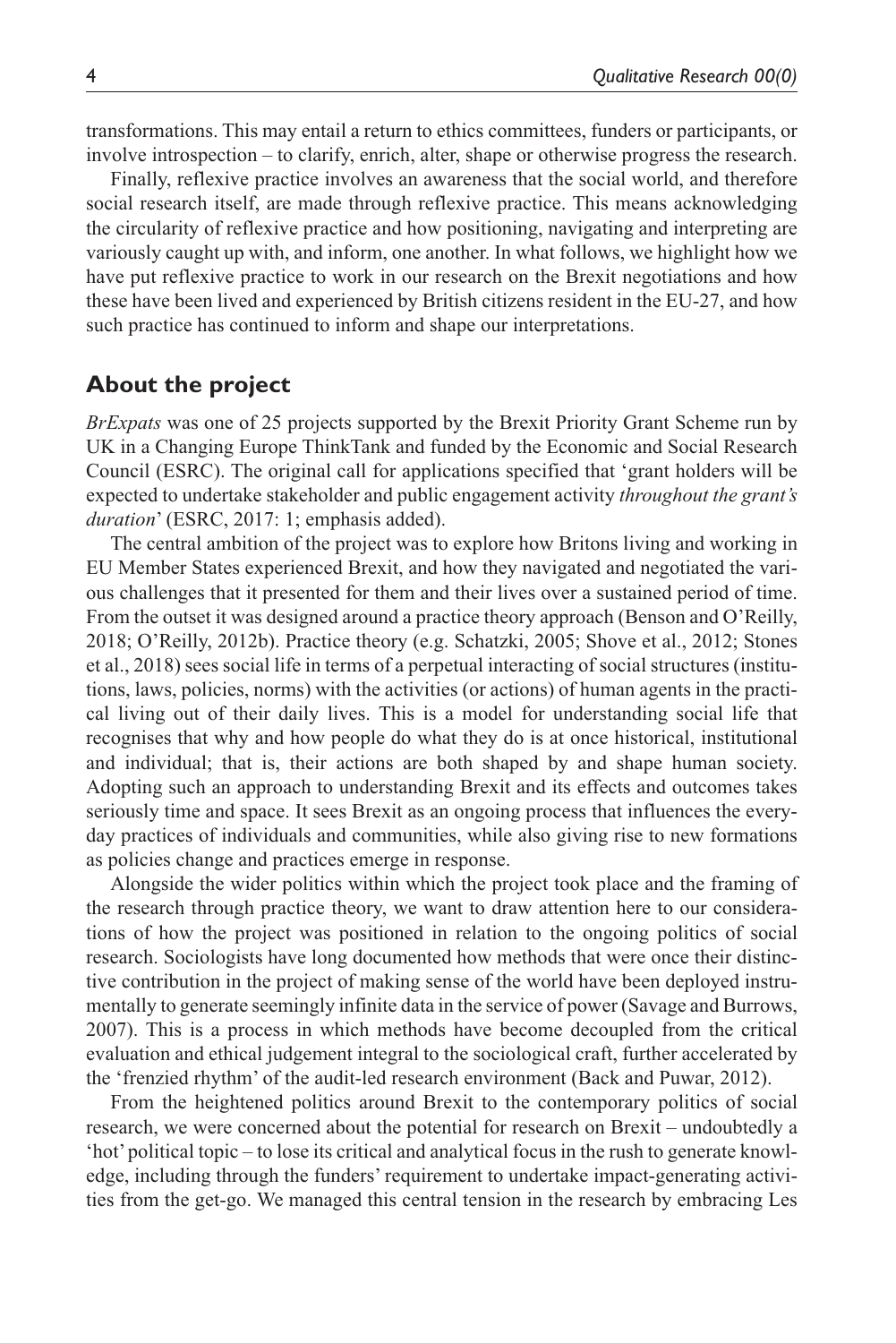Back and Nirmal Puwar's (2012) call to live sociology; that is, for sociologists to reimagine and reclaim the (social) researcher's craft in the context of broader political contexts. This approach calls for us to respond to conditions of rapid change and ongoing contingencies, to inspire 'creative, public and novel modes of doing imaginative and critical sociological research' (Back and Puwar, 2012: 1; see also Back, 2007). This includes making use of the affordances offered by new platforms and technologies in the conduct and communication of social research, and disturbing linear and static understandings of the research process to call for an agile, contingent and collaborative reflexive practice.

The project was ambitious, longitudinal and extensive, employing multiple research strategies and methods. We integrated digital methods and public engagement in an iterative and agile methodology that drew on multiple engagements with the research participants including face-to-face interviews, participant observations, email conversations and other internet-mediated research. The longitudinal and agile features found us regularly returning to them, via diverse media of communication, to discuss and learn with them about how Brexit as a process continues to shape their lives. The project included an internet-mediated Citizens' Panel of 200 people living across Europe – who not only contributed their personal stories but also continued to engage with us, sharing their experiences, thoughts and visual data – and two longitudinal case studies, informed by an ethnographic approach, and building on our previous research in rural France (Benson, 2011) and southern Spain (O'Reilly, 2000, 2017a). We also conducted ongoing analysis of how UK citizens living in EU member states were represented in the Brexit negotiations, politics and the media. Further, we worked collaboratively with participants to produce evidence that could be used to engage with policy by practitioners, civil servants, experts and organisations responsible for supporting the rights and entitlements of these populations.

In total over 600 people took part in the qualitative parts of the project, while a further 1500 took part in our online surveys. As per the specifications laid out in the funding call, the research was also designed to provide informed commentary from the outset, bearing witness to the lived experience of Brexit as it unfolded. This included a multimedia strategy to communicate critical insights from the research through reports, blog posts, fortnightly podcasts and short animations ([https://brexitbritsabroad.org\)](https://brexitbritsabroad.org). Disseminated through both professional and personal networks, these outputs offered the opportunity for our participants, as members of the general public, to read, listen, reflect and comment on our work. This complex multi-method, live sociology project thus involved a team of researchers working reflexively and collaboratively to make sense of a constantly shifting phenomenon.<sup>2</sup>

While it is difficult to communicate the fully iterative framing of the project, our intention above is to highlight how the project was designed to embrace the reflexive nature of Brexit as a process, rather than to reflect on a static event or sets of experiences. That is to say, the effects of Brexit for these British citizens migrating within Europe were unwinding continuously, over time, in response to developments on the ground, and shaped by the past as well as by existing social arrangements. This was a challenge – not least because of the changing timetable of Brexit, which meant that the project end date shifted three times – but it helped that we combined diverse methods, that we spent time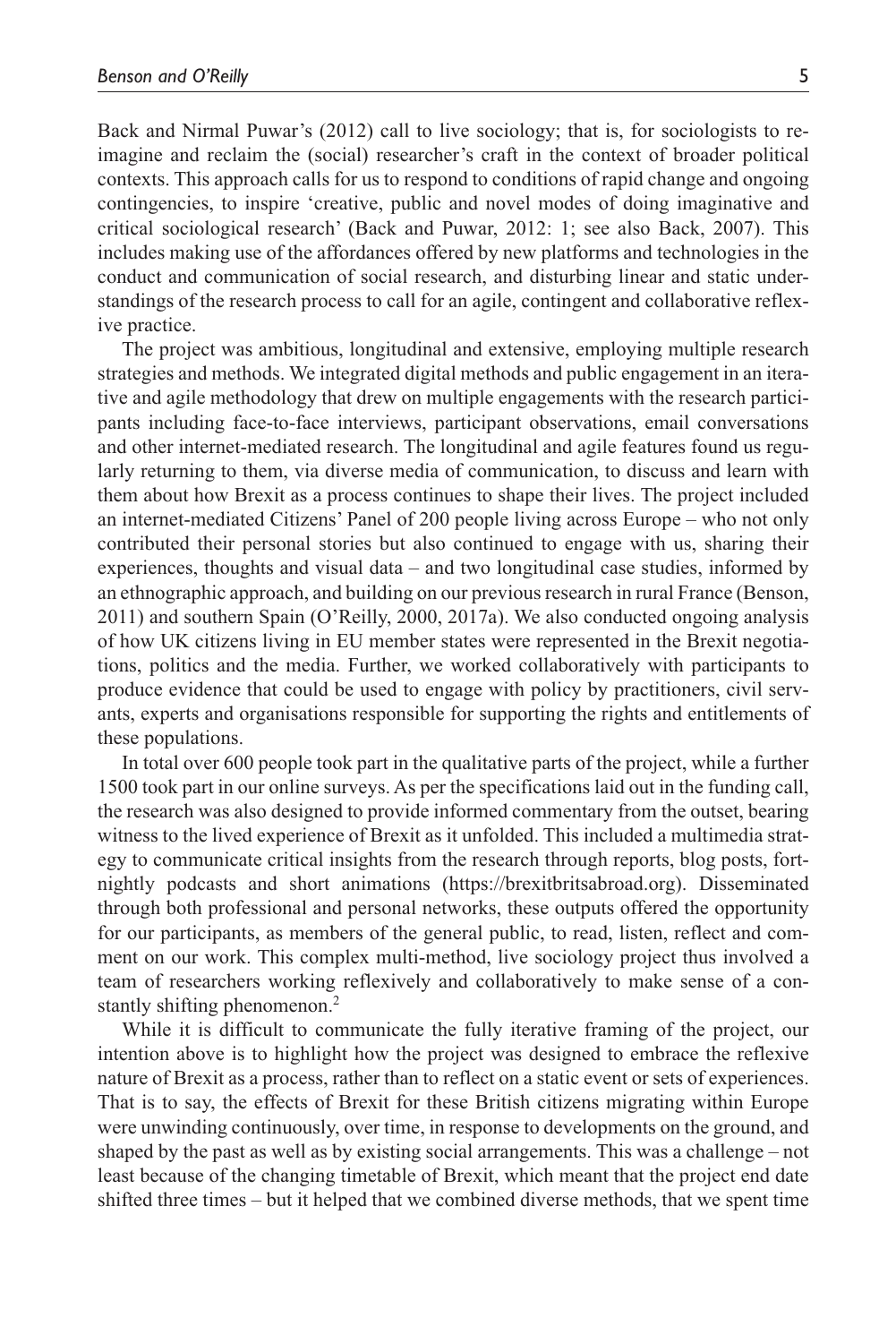learning about places as well as people, and that our research took a processual and historical approach, rather than aiming to provide a snapshot. This was the perspective that highlighted for us the need for reflexivity, similarly, to be an ongoing (processual, historical, active) reflexive practice.

# **Reflexive positioning**

The first reflexive practice strategy we feature here is reflexive positioning. This implies that social science proceeds by including ourselves both as researchers and human agents within our ongoing interpretation of the practices of social life. Clearly, as a starting point, this involved exploring the conditions over which we had little or no control, that shaped research in given ways, as aspects of positionality. But *positioning* goes further than mere static reflection, and our discussion necessarily entails exploring how positions shape, and/or have been shaped, by engagement in a project.

We illustrate our argument for reflexive positioning as practice with two examples, first outlining some relevant personal characteristics that became meaningful as our research progressed, and then examining how our political position in relation to Brexit shaped our positioning in relation to our participants. This draws attention to the power relations that informed and shaped the project, as well as our ethical and moral stance as truthful, honest and open researchers who nevertheless have individual opinions and positions.

At a rudimentary level, we can describe characteristics that socially position us. Karen is white, in her early sixties, half-English/half-Irish, from a working-class background. Although a professor now, she was a non-traditional student, first attending university at age 30, after working as a nursery nurse. Michaela has both white British and Asian heritage, is in her late thirties, and from a middle-class background. Unlike many of our participants, both researchers had the right to vote in the 'Brexit Referendum'.<sup>3</sup> Both voted for Britain to remain in the EU. Both have extensive experience of doing research with British citizens who live in the EU; for Karen,  $25+$  years in Spain, and for Michaela 17 years in France. While our social and political positions (on Brexit) undoubtedly resulted in (mis)alignments with some of those taking part in the research, our approach to positionality is one that recognises how this is made in the research encounter, shaping the production of knowledge in the process (see e.g. Skeggs, 2001; Gunaratnam, 2003). This takes our claim to reflexivity beyond the claim to privileged knowledge through research on the basis of similarities between the researcher and the researched, to one that was attentive instead to what both alignment and difference might do to the research encounter and knowledge production.

We begin by looking more deeply at our positioning in relation to Brexit through two illustrative accounts. When those participating or engaging with the research asked about our position on Brexit, we would respond honestly about how we had voted and why, and this common topic of conversation shaped the research encounter in a variety of ways.

#### *Michaela's account*

In preparation for fieldwork in France, I contacted previous research respondents. Many responded by email, but Susan and Trevor telephoned me to congratulate me on my career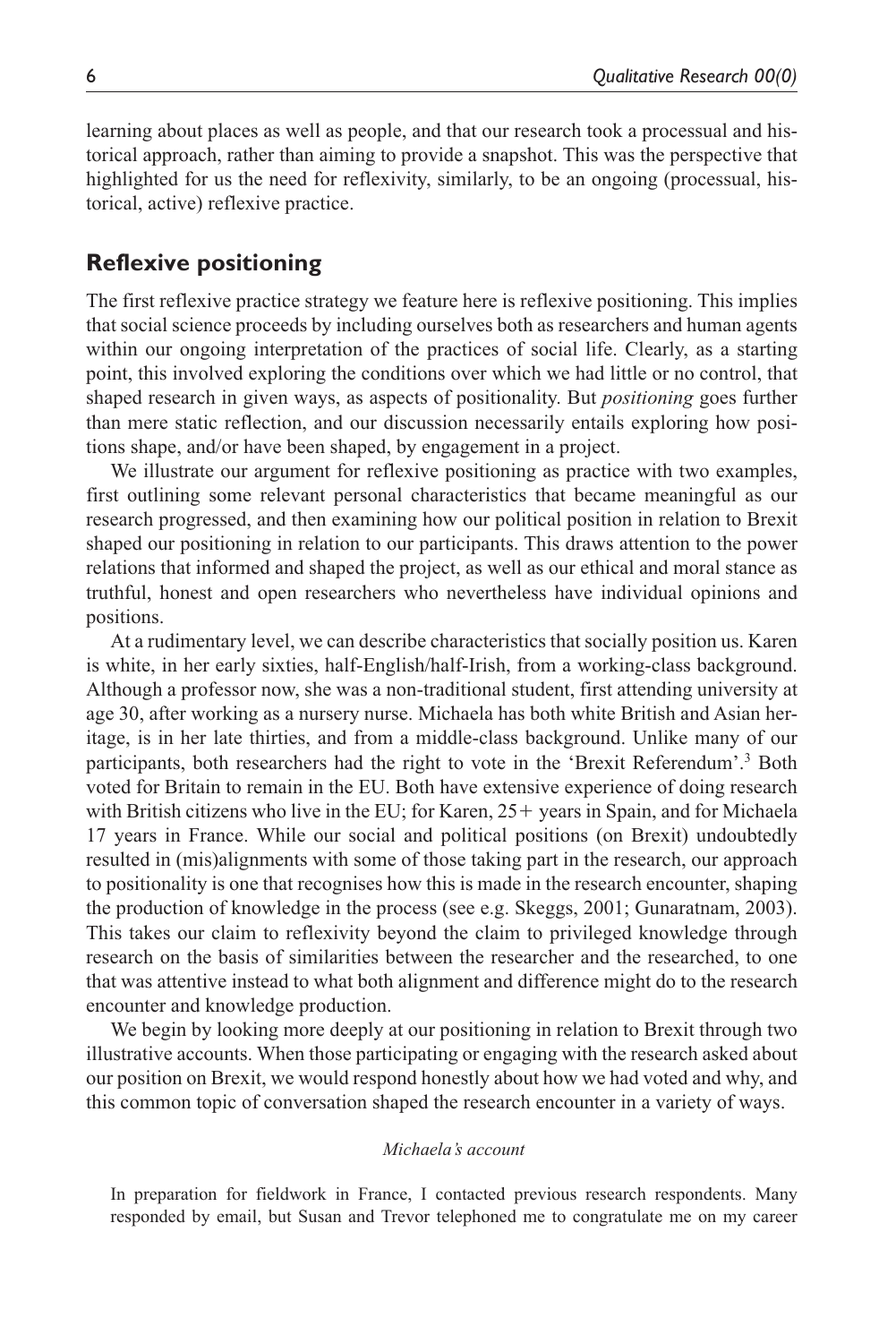success since seeing them last, and to invite me to visit in their home in the Lot.<sup>4</sup> Now in their early 80s, having lived in the Lot since 1989 they had not been able to vote in the Referendum. As I drove along the winding roads, I recalled conversations with them in the early 2000s, where Susan had stressed that she was first and foremost an Englishwoman. I had a feeling the conversation was going to be interesting.

After welcoming me, Trevor asked if I was worried about Brexit. I admitted to being shocked, and Susan agreed. But as I opened up more, explaining that I had never known a world where Britain was not part of the EU, the difference in our positions became clear. Susan offered an alternative narrative, one she had previously offered to her granddaughters. 'They're devastated that we're out and I said no don't be like that, you've got to have hope and Britain's a great country!' Her views on Brexit were presented maternalistically and in a conciliatory tone, indicated in the way her imperialist views about England and Brexit were paired with a genuine interest in me and my life. As such, my age and gender were significant for how I was positioned by her in the research encounter.

In another interview, Jack, who had voted Leave in the Referendum read my credentials as an academic as a signal that I would support Britain remaining in the EU. He complained that it was no longer possible for him to talk about Brexit with other Britons living in the area, although they still socialised together. Then he provocatively performed his position on the ills of the EU, describing how it was Britain's membership of the bloc that had enabled Albanian migrants to undercut the wages of those working within the UK's building industry. I struggled to control myself, snapping in response that Albania was not in the EU and that the UK government had actively recruited foreign labour across a range of sectors. He carried on, seemingly unperturbed by my outburst.

#### *Karen's account*

I interviewed a man, Joe, who was staunchly pro-Brexit and who was even returning to live in the UK after 25 years in Spain because he was so optimistic for the future post Brexit. He was a tall, verbose, articulate man who had previously worked as a journalist. I admit I felt small and intimidated by him, but I did not want to argue, merely to listen and to learn. After the conversation I started to feel anxious that perhaps I had been so quiet it had come across as agreement or consensus. Maybe I had encouraged him and maybe I had even led him to believe I was in favour of Brexit. This would be unethical, a lie by omission, but more than that I could be found out. Listening back gave me some reassurance; rather than affirming his position, I had remained silent. But the experience caused me to reflect carefully on how I approached future conversations, and how my gender had affected my positioning.

Joe's mobile number had been passed to me by a mutual friend and we had a arranged a meeting at his home. Given I did not know the man, I asked my husband Trevor to accompany me and to wait in the car. But Joe had appeared surly when he answered the door and so I asked my husband to come in with me. He had done this before in similar situations, sitting quietly in the background only joining in where it feels comfortable or natural. As this interview progressed it became apparent that no matter how clear Trevor made it that I was asking the questions, Joe continued to direct his responses to Trevor. A rapport built up between Joe and Trevor extending to the point where he took Trevor to his garage to show him his bicycle. All in all, this was a bizarre and uncomfortable situation; the gendered dynamics of the encounter all too prominent. In terms of reflexive positioning, rather than continue to resist this, I decided that it was more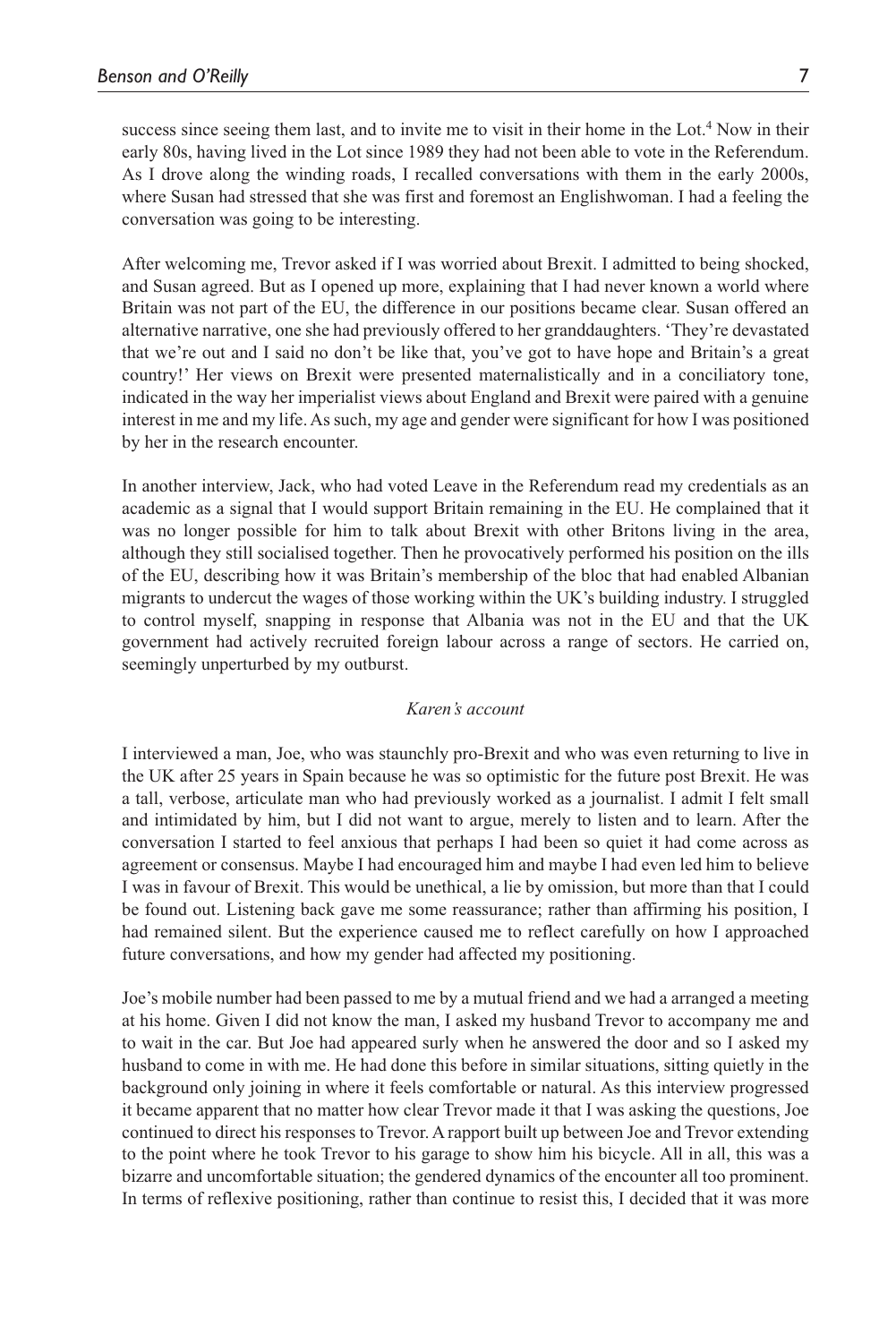productive to allow the conversation to progress on Joe's (gendered) terms, with occasional prompts to direct the conversation.

These examples illustrate how reflexive positioning is at work within and beyond the interview encounter. Importantly, agreement is not the only grounds for rapport-building; confrontation and difference may also work productively to generate knowledge and understanding. There is nothing clear cut about the ability to interview people who hold different political opinions, or have different characteristics, even when it comes to a contentious issue such as Brexit, but our experience shows that people can respond openly when given respect without necessarily believing that the researcher shares their feelings. Trust and rapport may be built up even in the absence of political agreement, or similarity, but these are framed by the research encounter and the dynamics produced through social positioning, in the context of an enduring reflexive practice that is collaborative, responsible, iterative, engaged and creative.

While we have focussed on examples taken from our conversations with Leave supporters and the various ways we managed different political opinions and social distance within the research encounter, we also want to stress here that proximity is also relevant in reflexive practice. The ground we shared with other Remain supporters, if too readily assumed, might have obscured views and understandings that we did not share. Further, there was a danger of reproducing the binary divisions that these positions are alleged to represent, by overlooking any common ground between Leave and Remain views on Brexit. The point of reflexive practice is to continually reflect on and adapt to our own positionality as we become aware of it: it is reflexive not reflective.

## **Reflexive navigating**

Reflexivity is an ongoing process that can introduce twists and turns into the research, adding a sense of navigating to what Finlay (2002) describes as 'negotiating the swamp'. Above we intimated how our positioning informed our reflexive practice. We turn now to examine more closely the dynamic, flexible and agile aspects of reflexive practice; how working reflexively on a live and collaborative project entailed constant and conscious changes, developments and responses as our research and Brexit shapeshifted in real time. Live sociology calls for us to rethink how we employ the sociological imagination in the public sphere (Back and Puwar, 2012; Gunaratnam and Back, 2014); reflexive practice extends this to the navigation of new opportunities and technologies, and to consideration of how communicating in 'real time' shapes the research and the production of knowledge. We remind readers that reflexivity should be an enduring practice that is collaborative, responsible, iterative, engaged and creative.

### *Towards an inclusive understanding of the British in Europe*

Our previous research with British citizens living abroad equipped us well to anticipate some of the challenges of trying to engage a broad cross-section of this population in the research. Both of us had spent long periods of time with our research participants in France and Spain prior to the *BrExpats* project. As such we had knowledge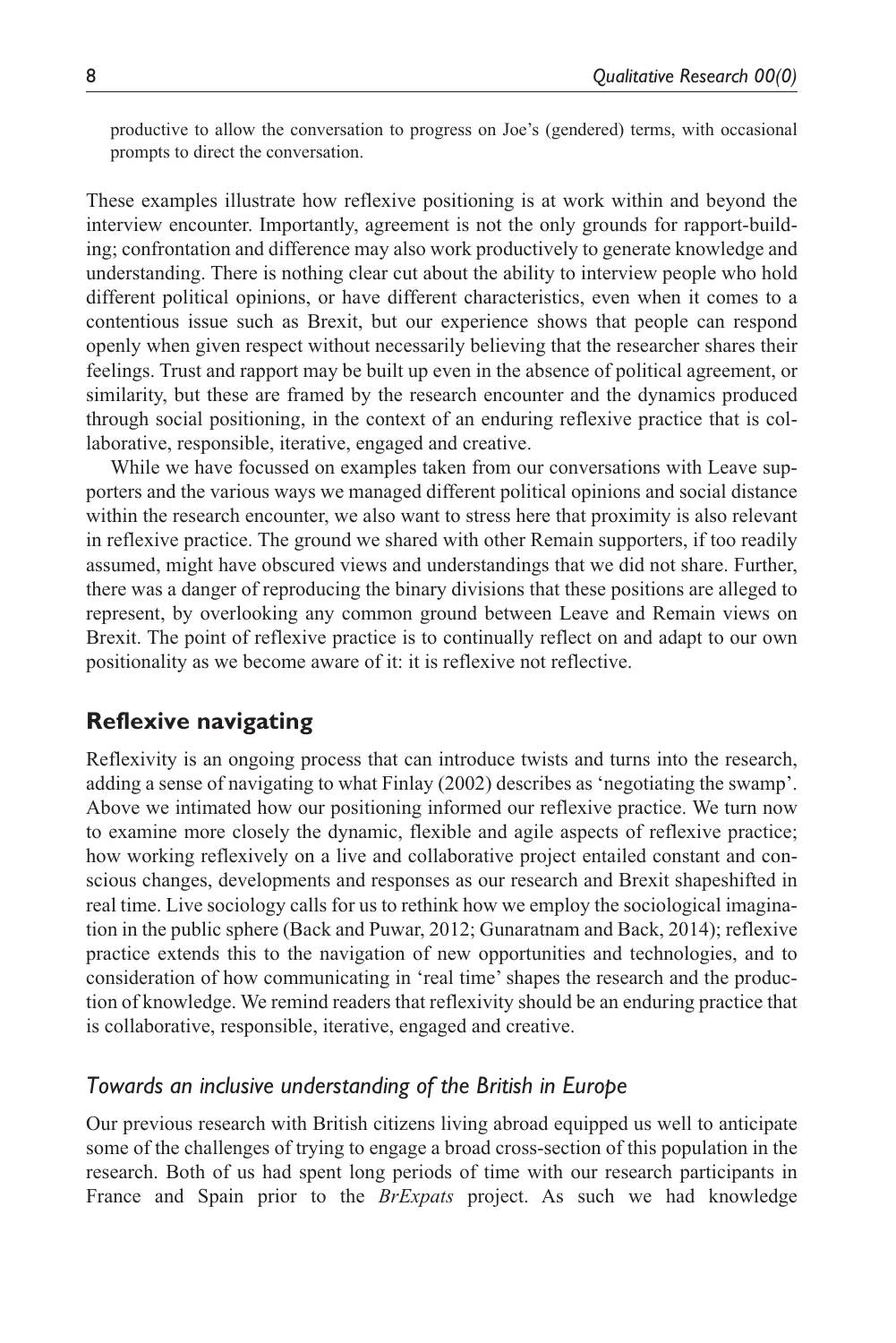and expectations of places and people, and many pre-established contacts with whom to network. This was positive, enabling us to reach large numbers of participants quickly and easily, and to have numerous rich, deep and meaningful conversations with people we had sometimes known for years. It was essential, however, to pay close attention to who was *not* coming forward, and who we were not reaching through our existing contacts and relationships. Whether in signing up to the internet-mediated Citizens' Panel or volunteering for research in France and Spain, those who most readily came forward were white and middle class. As we learned more about the relevant diversity of the population, and questioned our own positioning, we worked to navigate our sample, seeking ways of engaging British People of Colour, leave voters, younger working people, people with disabilities and UK nationals living in Ireland (see Benson and Lewis, 2019; Benson, 2019; Danby and O'Reilly, 2018). We also shifted the geographies of the research to reflect the knowledge that British citizens who have taken advantage of Freedom of Movement are a success story of European citizenship, integrated into local and European labour markets and dispersed throughout the EU-27; research in France was extended to include Toulouse, and in Spain to include Granada. In this way, *navigating* inclusion in the research was directly related to our desire to communicate the diversity of this population, their life circumstances and migration, and the uneven outcomes of Brexit as we came to understand all these.

### *Live sociology in real time*

The project was high-profile, with a visible online and offline profile. This condition of the funding introduced its own challenges. In particular, the research had a continuous public face, which meant dealing with a wide audience, and demanded a constant awareness of how to communicate our research to a variety of publics so that they might understand and engage with it. A first step was the production of research outputs that targeted diverse non-academic audiences, from parliamentarians and policy makers (see for example Benton et al., 2018), to the general public (including our participants). Our outputs from the fortnightly podcast series [\(https://brexitbritsabroad.libsyn.com](https://brexitbritsabroad.libsyn.com)), project website [\(https://brexitbritsabroad.org\)](https://brexitbritsabroad.org) and blog to articles for national and local newspapers, short animations, a research film, memes, guest blogposts and short reports communicated key findings in real time. This meant acquiring new skills including web design, writing nonfiction, and speaking for broadcast, editing to focus on key points, and pitching to the needs of a generalist audience. Developing pathways for the communication of these outputs involved navigating our way within existing and new networks, including Twitter and Instagram feeds, a Facebook Page and an email newsletter.

While social media engagements make research accessible to a range of audiences, researchers must also actively manage, or reflexively navigate, the reception of their work in these arena. The central concern of the project with how Brexit is affecting British people resulted in a much stronger response from Remainers than Leavers or Abstainers. Some of our earlier outputs faithfully communicated the profound sense of uncertainty and the emotional and material impacts of Brexit reported to us by our participants, but then some responses via social media and email correspondence suggested our reporting was unbalanced, inaccurate or overly emotive. Our reflexive practice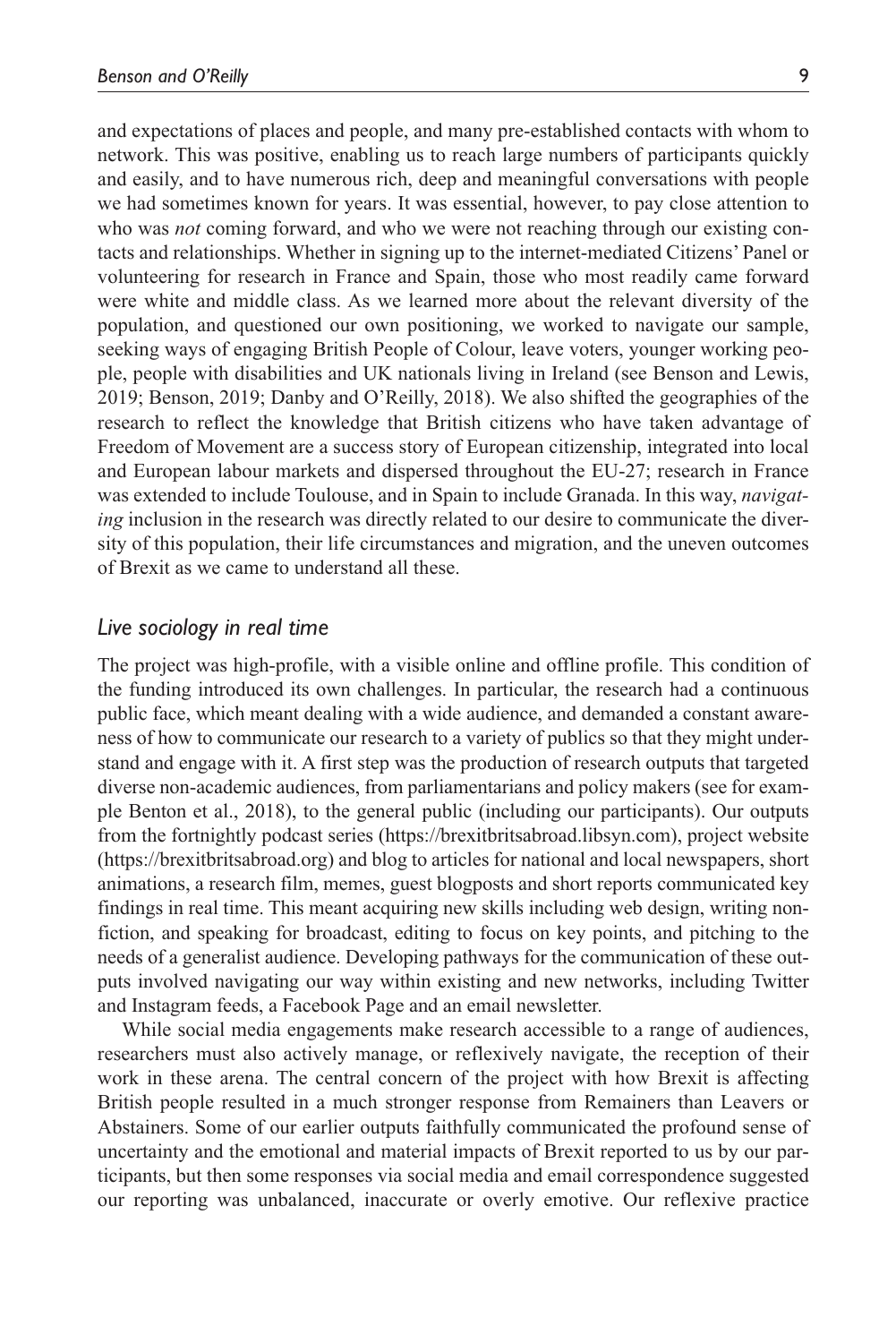involved, first, being aware of this, and then navigating our way through it by inviting Leavers – or those less concerned about Brexit – to contribute their stories and comments and making efforts to include other voices. And, as time passed, we made attempts to draw attention to the fact that there are people who cannot simply be categorised as Leavers, Remainers or Abstainers. Nevertheless, the fact remains that the majority of people we spoke to (including expert interviewees) are concerned about what Brexit means, whether this is framed in respect to their individual lives or for Britain and Europe more generally. The process of leaving the EU is long, complex and emotive, and many people's reactions are similarly complex, profoundly felt, or ambivalent. As sociologists engaged in collaborative and responsible research, we considered it incumbent on us to reflect the weight and diversity of responses.

## *Reassessing our positionality in relation to external stakeholders: the campaign groups*

There were also relationships with external stakeholders that we had to navigate, including our funders, members of the general public, journalists, parliamentarians and policy makers (in the UK and EU), Migration Policy Institute Europe, our project partners, and also advocacy and campaign groups. We focus here on the process of reflexive navigating in our relationship with campaign groups.

A notable outcome of Brexit has been the political mobilisation and organisation of British citizens living in the EU-27. Over the two and half years of the project, campaign groups (e.g. the British in Europe, Brexpats Hear our Voice, Bremain in Spain) have emerged, developed, grown, split and gained influence and confidence, in a broader social movement concerned with Citizens' Rights and Brexit. Our research brought us into contact and conversation with many of these groups. While at times our interests converged, it is important to highlight that the research was never intended as a piece of participatory action research or advocacy. As such, our relationships with the campaign groups were yet another site for the navigation of reflexive practice.

From a very early stage, our conversations with the founders of the campaign groups focused on the challenges of generating public and political interest in their plight and we shared our expertise to inform their practices. Even as their rights are being transformed, negative stereotypes that reduce British citizens living in EU member states to either white working-class pensioners living on the Spanish coast or colonialist expatriates sipping gin and tonic on their verandas continue to circulate and shape public and political imaginings of this population (O'Reilly and Benson, 2018). Our advice to the campaigners was to think about how they could challenge these head on by providing alternative narratives emphasising the diversity of this British population, 74% of whose Eurostat estimates are of working age and below.

However, our interests were not always perfectly aligned. When we released a policy report in April 2018 (Benton et al., 2018), we were sent a long and detailed email outlining one group's apprehensions about its contents. Our main concern when we were writing the report had been to put to rest the profound uncertainty our research participants were detailing, and so we focused on pushing member states to provide clear guidance to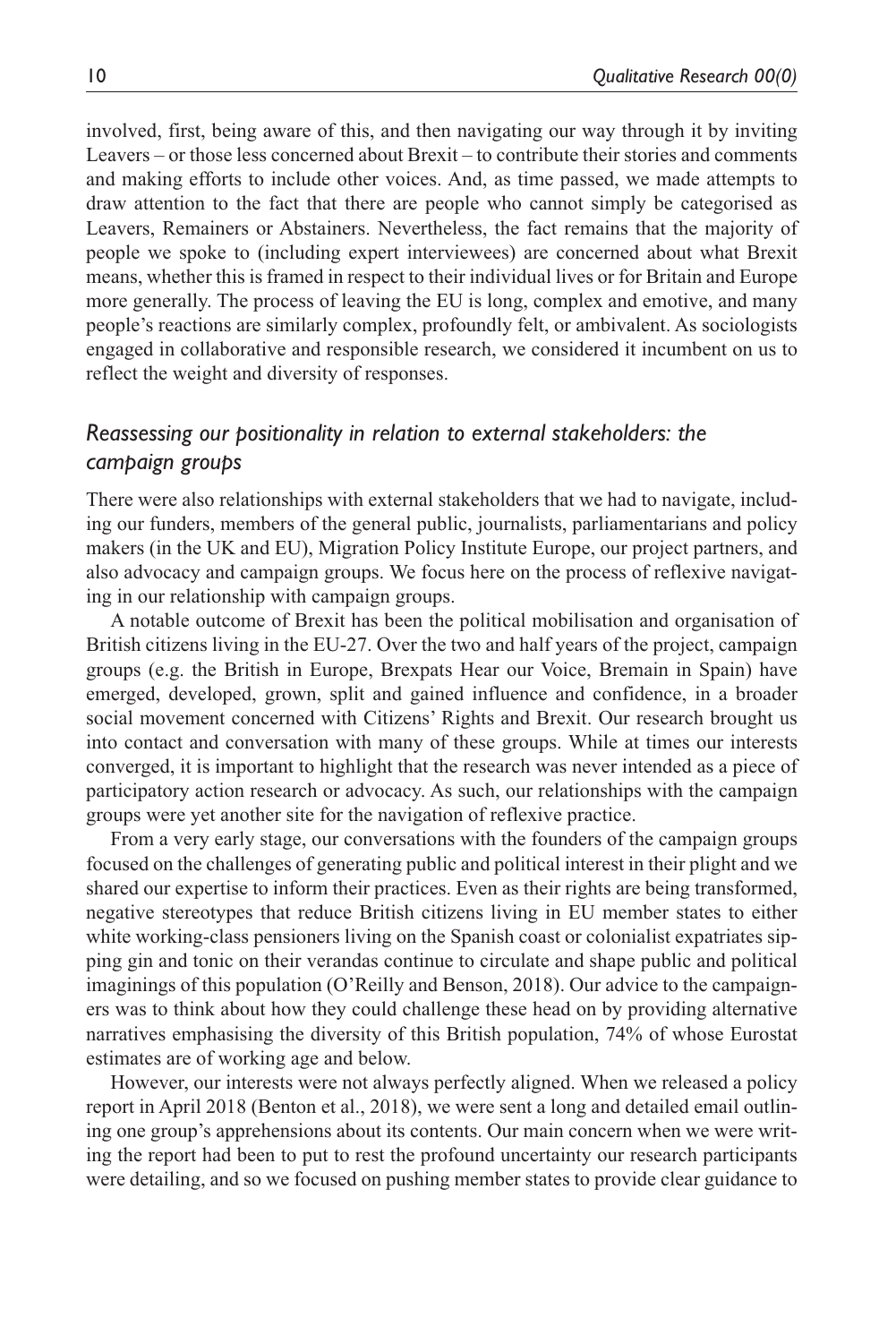their British residents on what they were doing to implement the Withdrawal Agreement. The campaign group's concern with their focus on legal advocacy lay in highlighting the holes in the Citizens' Rights deal in the Withdrawal Agreement, which left many of the issues they were concerned about unresolved.

At times we also identified those excluded by the campaign groups, whose voices were not coming to the fore in their arguments; how their steadfast focus on the legal terms of the negotiations overlooked those who had never been never lawfully resident as EU citizens (with consequences for their lives), but also how these campaigns are framed in a way that excludes solidarities with others who have long-suffered from migration governance regimes (see also Parnell-Berry, 2018). Drawing from in-depth research with British citizens living with Brexit and its impacts on their lives, rather than the close legal analysis that the campaign groups had engaged in, led us to different conclusions.

These were challenging differences – in purpose and in understanding – to navigate, and involved some engaging conversations and negotiations as part of our live sociology. The tricky terrain of managing expectations, the dilemmas of meaningful intervention in a context of political and legal turbulence, raised challenging questions for us about who we represent and in what ways. Reflexive practice is not only confined to the research encounters at the heart of data collection but must also be extended to considerations of how we navigate relationships with external stakeholders, from funders through to those who might benefit from the findings of our research (see also Lumsden, 2013). And as this example shows, we were learning all these and negotiating it both as a team and with those to whom we were disseminating our findings as our research proceeded.

As time has passed, our participants and others have asked for our research outputs and then started to use them. In other words, we have been some of the actors engaged in this social world that was being shaped over time and through practice; we have been affecting and being affected by our research in an ongoing reflexive sense. Our reflexive practice has thus involved a perspective that examines how life unfolds as practice over time; our interpretations have been complex and taken time to explain. We cannot give glib explanations, or off-the-cuff solutions. Politicians, journalists, campaigners and others with whom we attempt to communicate might find this difficult to accept. We also find it difficult. Navigating this particular 'swamp', we have been learning, and continue to learn, how to reduce complexity for some audiences. But it remains important to us to retain rigour and quality, and as sociologists this involves acknowledging the complex nature of the social world. Navigating these often-contradictory demands is part and parcel of our reflexive practice.

# **Reflexive interpreting**

A reflexive practice that has been informed and epistemologically conceived by practice theory acknowledges the reflexive nature of the lives of those with whom we undertake research, and that our *interpretations* of the social world are made through and informed by our engagement in these lives and our reflexive practice methodologically conceived. Thus, in this final section we introduce two sociological insights into the ongoing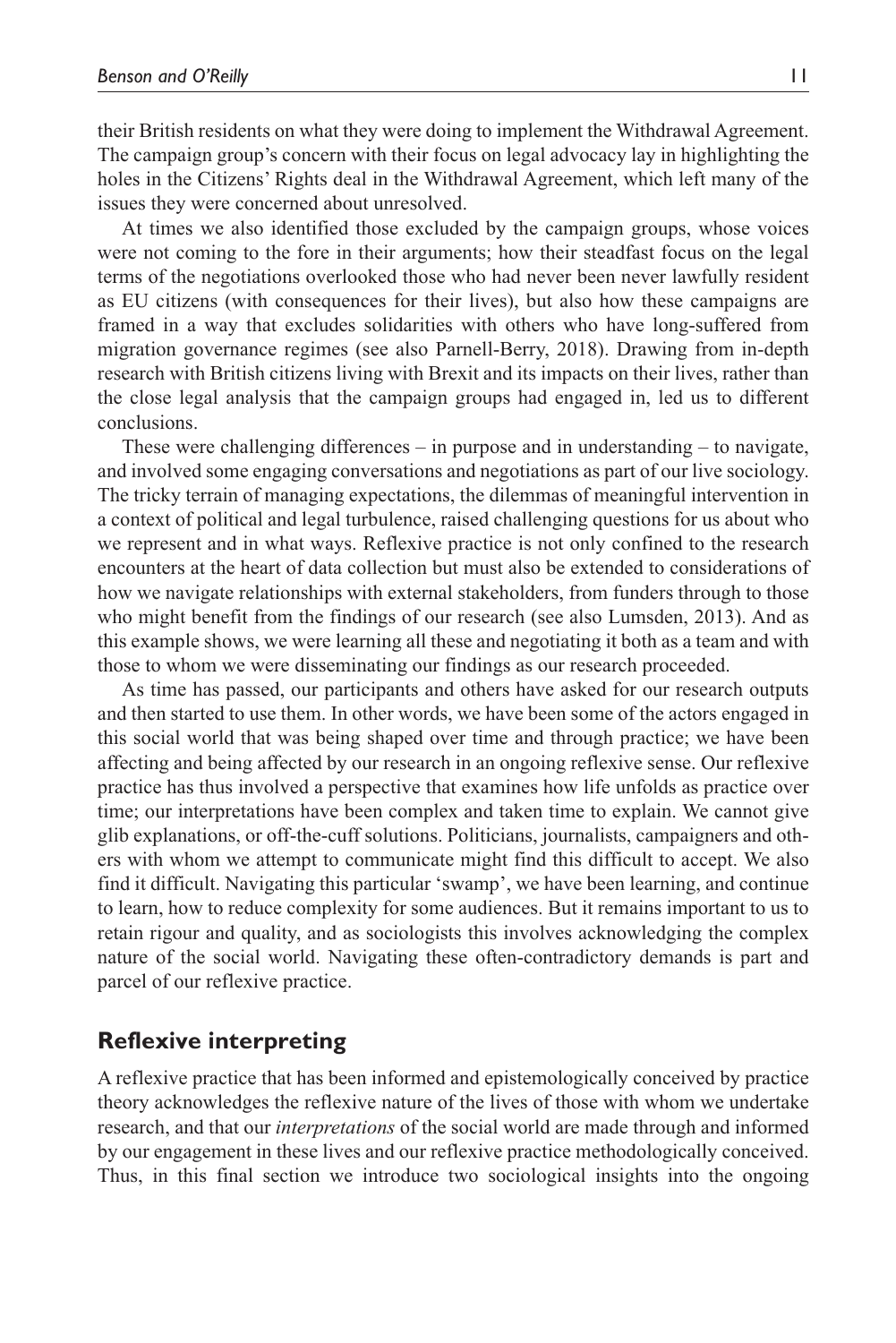process related to Brexit: the impacts of protracted and prolonged uncertainty on the lives of British citizens living in EU member states, along with their capabilities (or not) of limiting these, and the developing political mobilisation and visibility of the British in Europe. We will have much more to say about these (and other) findings from our work in future publications. We introduce them here to embrace Back's (2012: 21) challenge in relation to live sociology: 'to find ways to represent such lives and objects that sustain rather than foreclose their vitality and ongoing life'.

## *The impacts of protracted uncertainty*

As an engaged and collaborative project, with people telling their stories anew as we went along, we witnessed people adapting their responses over time as they found ways to ameliorate, temporarily or more permanently, the impacts of protracted uncertainty on their lives. First, we heard stories of fear and panic with our participants feeling anxious about their right to remain, their access to health services, their voting rights, their access to pensions and other payments, recognition of their qualifications, whether they could be joined by family members, whether they would have the right to return to the UK in the future (Benson, 2017; O'Reilly, 2017b). The shock experienced by many of those taking part in the research on first encountering the effects of Brexit highlights the extent to which they had taken for granted their right to move, live and work in the EU and their status as mobile citizens rather than migrants (Collins and O'Reilly, 2018; see also O'Reilly, 2012b). Later, we told stories of amelioration or adjustment as some among them learned, adapted and adjusted as part of the reflexive practice of their own lives, and in the light of some clarification of the legal rights of the British abroad, for example in the December agreement (Benson et al., 2018; O'Reilly, 2018).

However, the issues often went deeper than the contingencies of day-to-day living. Our participants spoke to us of fundamental doubts or challenges to their sense of who they are, how they felt about their close friends, their home country and their futures. These often invoked profound motifs around citizenship, nationality and belonging. In response to our survey, for example, when asked 'Can you say a few words about what Europe and the European Union mean to you?' we received numerous responses with the following tone:

Europe is a place to share cultures and commerce, to live and learn together. The home of my mother, my husband and my children . . . Why can't it be my home too?

Being 56 years old I have "always" been a European (As far back as I can remember !) I feel that Brexit is taking my nationality away.

Like I'd lost the British identity I thought I had, and my European one that is being taken away.

These changing emotions – replete with contradictions and continuities – are undoubtedly a reflection of Brexit as a deeply unsettling, and constantly changing, process for many British citizens living in the EU. It was similarly a deeply unsettling process for us, but it is our reflexive practice methodology, our engaged and committed, flexible and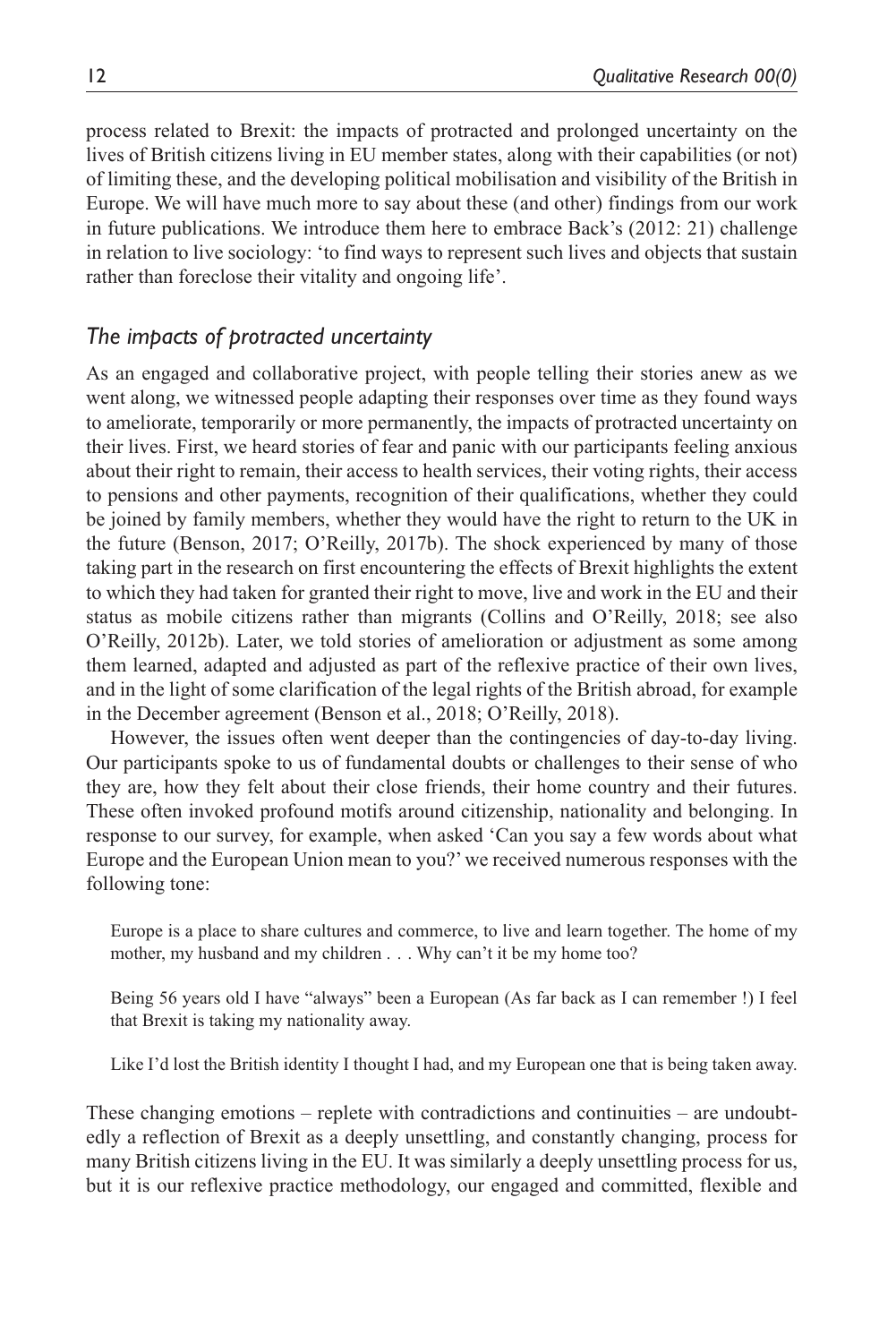agile approach, that permitted insights into how the experience and impacts of Brexit have been so messily entangled with personal circumstances.

## *The developing political mobilisation of the British in Europe*

The emergence of campaign groups drawn together around a shared sense of the rights of Britons living in the EU is a notable, ongoing, consequence of Brexit. This can be seen through the example of the British in Europe [\(https://britishineurope.org](https://britishineurope.org)), a coalition that draws together other citizens' rights groups to campaign for the rights of British citizens living in the EU-27. It claims a membership of 35,000 citizens. Such mobilisation of British citizens across Europe is unprecedented and has especially made visible the professional and highly skilled Britons living in Europe who rarely find their way into academic research (for notable exceptions, see Scott, 2004, 2006; Favell, 2008; Recchi, 2015).

It is perhaps unsurprising that this new political mobilisation has attracted interest among academics. As MacClancy (2019) and Ferbrache (2019) have argued, the highly visible activism and campaigning of Britons living in Europe in these times are best understood as the enactment of citizenship in response to the removal of taken-forgranted rights through Brexit. And while, through their activities, they regularly ally with EU citizens living in the UK (British in Europe often release joint statements with The 3 Million, the most prominent campaign group fighting for citizens' rights for this population), such mobilisation might also be seen as a site for the (re)making of Britishness in Europe. As we found in previous research, some members of this population would never previously have come forward to take part in research focussed on British citizens living in Europe, and would have rejected our requests for interviews (Benson, 2010: 141). Others, because their lives were so entangled in local economies, had social networks that were less likely to be organised around shared national identity. They became visible and vocal through Brexit, organising alongside their compatriots, where they might previously have actively shunned such networks and associations. As researchers, we have observed these contradictions in how they celebrate their Europeanness, and at times their ambivalence towards Britain, even though these are based entirely on a shared identity as British. Clearly this has been an ongoing process linked to Brexit, that has shaped, through its own reflexive practice, a British identity inflected with an understanding of its location in Europe.

All of these are set within a constant sense, documented throughout the research, that those taking part were uncertain about who to turn to and were left feeling that they were nobody's responsibility but their own (Benson, 2020; O'Reilly, 2020). While they recognised the accountability of the European parliament and member state governments, it was clear that they placed a greater weight of expectation and disappointment on the UK Government, which they characterised as systematically failing to act in their best interests. Against this background, it is unsurprising that people felt the need to mobilise, to find support through political activities, but also sought from an early stage to take matters into their own hands (Benson, 2017; O'Reilly, 2018).

Reflexive practice entails considering social life as a reflexive process and drawing interpretations that recognise this. The discontent that we register here became a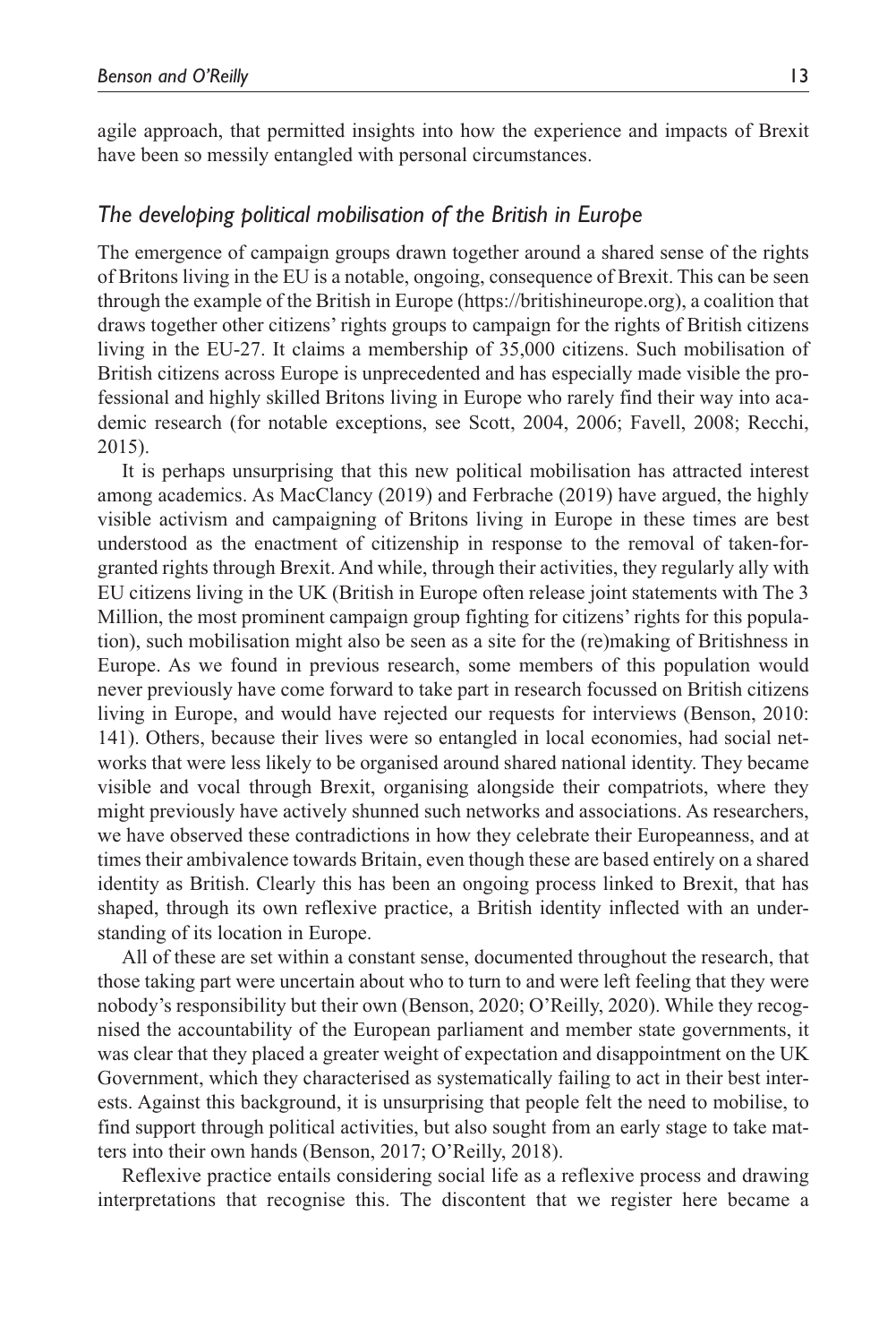constant over the course of the research; in other words, it characterised how these British citizens in the round experienced Brexit as a process impacting on many dimensions of their lives and not a static event (nor a dead object, in Back's, 2012, terminology). The shape and focus of this discontent revealed ongoing efforts to find somewhere to appeal to, someone to represent them. Inadvertently perhaps, their dissatisfaction also makes clear their (self-)awareness of themselves as British.

# **Final thoughts**

The reflexive practice engaged in as part of this project has given us a fresh perspective on time. Not only have we had to navigate our way through the research as engaged participants, but also through the Brexit process itself. The ongoing turmoil translates into a lack of certainty over the future terms on which these Britons will be able to live their lives; it seeps into their everyday lives, their choices and plans for the future, and their sense of who they are.

From the point of view of the research this required a flexible and agile design, and an ethical stance both reactive and responsive to the changing landscape of Brexit. We changed the timings of research and the delivery of certain outputs in line with the changing Brexit timetable; our funding was extended and extended and extended so that we could feasibly deliver what we had promised. It also required a commitment and responsibility to those taking part in the research, to make sense of how Brexit as a social process, not an event or moment, has been experienced longitudinally and informed by history.

Brexit, funding, and the political contexts of our research had methodological implications for the design and delivery of this project. But beyond this particular case, the implications are relevant for all research. Importantly, reflexive practice is not something that stands alone, which can be easily reported on after the fact. It is integral to methodology and is an ongoing process that can introduce twists and turns through strategies such as *positioning*, *navigating* and *interpreting*. Beyond this, reflexive practice, as acknowledged by a host of scholars whose work has preceded ours, is informed by a more general theory of social life itself as ongoing and live practice. This is a model for understanding social life that recognises that why and how people do what they do is at once historical, institutional and individual, shaped by and shaping of human society, and our methodologies therefore need to be agile, flexible, engaged and engaging.

### **Funding**

The author(s) disclosed receipt of the following financial support for the research, authorship, and/ or publication of this article: The research reported in this article was funded by the Economic and Social Research Council through the UK in a Changing Europe Initiative (Grant Number ES/ R000875/1).

### **ORCID iD**

Michaela Benson **b** <https://orcid.org/0000-0003-0400-5741>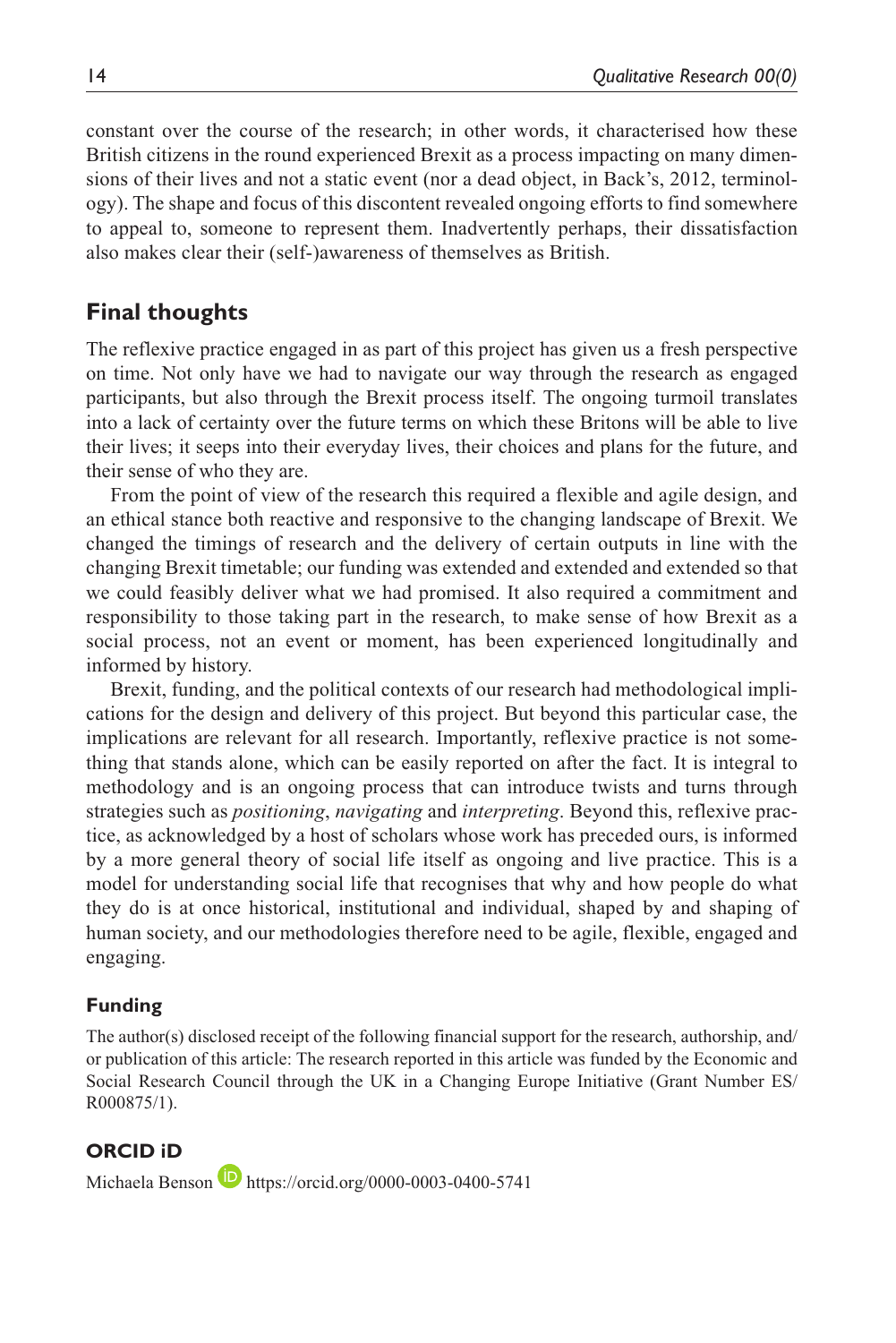### **Notes**

- 1. *BrExpats: freedom of movement, citizenship and Brexit in the lives of British citizens resident in the EU-27* was funded by the Economic and Social Research Council (Grant Number ES/ R000875/1) through the UK in a Changing Europe Initiative.
- 2. Members of the project team included Dr Katherine Collins, Chantelle Lewis and Michael Danby.
- 3. British citizens lose the right to vote in UK parliamentary elections after 15 years residence outside the UK.
- 4. All names that appear in the text are pseudonyms.

### **References**

Back L (2007) *The Art of Listening*. Oxford: Berg.

- Back L (2012) Live sociology: social research and its futures. *The Sociological Review* 60(S1): 18–39.
- Back L and Puwar N (2012) A manifesto for live methods: provocations and capacities. *The Sociological Review* 60(S1): 6–17.
- Benson M (2010) The context and trajectory of lifestyle migration: the case of the British residents of southwest France. *European Societies* 12(1): 45–64.
- Benson M (2011) *The British in Rural France: Lifestyle Migration and the Ongoing Quest for a Better Way of Life*. Manchester: Manchester University Press.
- Benson M (2017) What does Brexit mean for British citizens living in the EU27? Talking Brexit with the British in France. Report, Goldsmiths, University of London, UK. Available at: <https://doi.org/10.25602/GOLD.00027350>
- Benson M (2019) Brexit and the classed politics of bordering: the British in France and European belongings. *Sociology*. Epub ahead of print 6 December 2019. DOI: 10.1177/ 0038038519885300.
- Benson M (2020) Brexit and the British in France. Report, Goldsmiths, University of London, UK. Available at: <https://doi.org/10.25602/GOLD.00028222>
- Benson M and Lewis C (2019) Brexit, British people of colour in the EU-27 and everyday racism in Britain and Europe. *Ethnic and Racial Studies* 42(13): 2211–2228.
- Benson M and O'Reilly K (2018) *Lifestyle Migration and Colonial Traces in Malaysia and Panama*. London: Palgrave MacMillan.
- Benson M, O'Reilly K and Collins K (2018) What does Brexit mean for UK citizens living in the EU27? Talking citizens' rights with UK citizens across the EU27. Report, Goldsmiths, University of London, UK. Available at: <https://doi.org/10.25602/GOLD.00027351>
- Benton M, Ahad A, Benson M, et al. (2018) Next steps: implementing a Brexit deal for UK citizens living in the EU-27. Report, MPI Europe, Brussles, Belgium, April. Available at: [https://](https://www.migrationpolicy.org/research/implementing-brexit-deal-uk-citizens-eu) [www.migrationpolicy.org/research/implementing-brexit-deal-uk-citizens-eu](https://www.migrationpolicy.org/research/implementing-brexit-deal-uk-citizens-eu)
- Bourdieu P (2003) Participant objectivation. *Journal of the Royal Anthropological Institute* 9: 281–294.
- British in Europe (2018) Where does the March agreement leave me? In: British in Europe Website. Available at: [https://britishineurope.org/where-does-the-march-agreement-leave](https://britishineurope.org/where-does-the-march-agreement-leave-me/)[me/](https://britishineurope.org/where-does-the-march-agreement-leave-me/) (accessed 19 December 2019).
- Collins K and O'Reilly K (2018) What does freedom of movement mean to British citizens living in the EU27? Freedom, mobility and the experience of loss. Report, Goldsmiths, University of London, UK. Available at:<https://doi.org/10.25602/GOLD.00027352>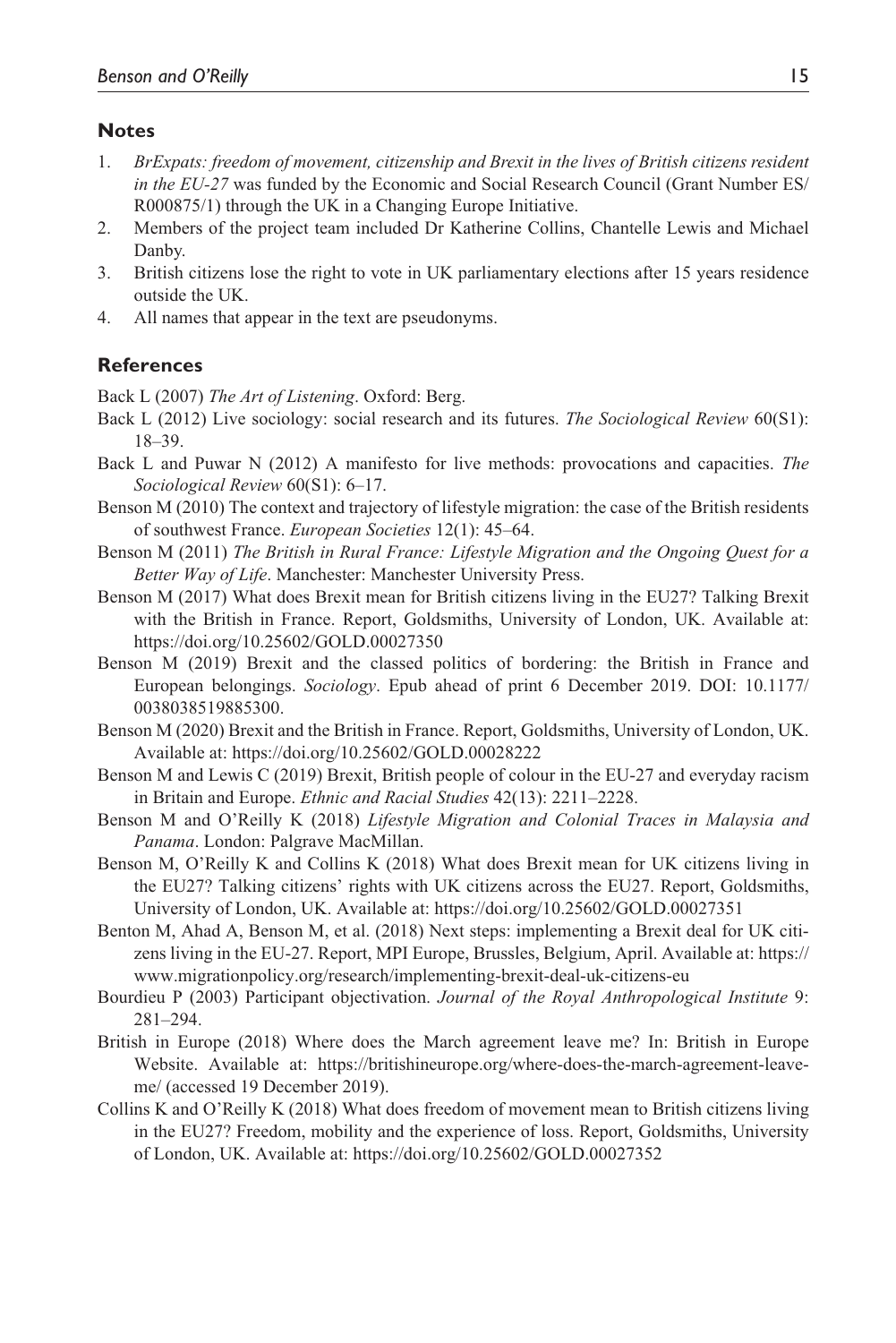Danby M and O'Reilly K (2018) What does Brexit mean for UK citizens living in the EU27? Talking Brexit with 18–35 year old UK citizens in southern Spain. Report, Goldsmiths, University of London, UK. Available at:<https://doi.org/10.25602/GOLD.00027353>

Dean J (2017) *Doing Reflexivity: An Introduction*. Bristol: Policy Press.

- ESRC (2017) UK in a Changing Europe: Brexit Priority Grants Call specification, UKRI Website. Available at: [https://esrc.ukri.org/files/funding/funding-opportunities/uk-in-a-changing-europe/](https://esrc.ukri.org/files/funding/funding-opportunities/uk-in-a-changing-europe/brexit-priority-grants-call-specification/) [brexit-priority-grants-call-specification/](https://esrc.ukri.org/files/funding/funding-opportunities/uk-in-a-changing-europe/brexit-priority-grants-call-specification/)
- Favell A (2008) *Eurostars and Eurocities: Free Movement and Mobility in an Integrating Europe*. London: John Wiley & Sons.
- Ferbrache F (2019) Acts of European citizenship: how Britons resident in France have been negotiating post-Brexit futures. *Geography* 104(2). Available at: [https://www.geography.org.uk/](https://www.geography.org.uk/Journal-Issue/e894abbc-6042-4abd-88b0-a1655da7c839) [Journal-Issue/e894abbc-6042-4abd-88b0-a1655da7c839](https://www.geography.org.uk/Journal-Issue/e894abbc-6042-4abd-88b0-a1655da7c839) (accessed 23 December 2019).
- Finlay L (2002) Negotiating the swamp: the opportunity and challenge of reflexivity in research practice. *Qualitative Research* 2(2): 209–230.
- Gunaratnam Y (2003) *Researching 'Race' and Ethnicity: Methods, Knowledge and Power*. London: Sage Publications.
- Gunaratnam Y and Back L (2014) Every minute of every day an experiment in realtime ethnography. In: *Case Stories*. Available at: [http://www.case-stories.org/blog/2014/7/24/part-1-every-min](http://www.case-stories.org/blog/2014/7/24/part-1-every-minute-of-every-day-an-experiment-in-realtime-ethnography-yasmin-gunaratnam-and-les-back)[ute-of-every-day-an-experiment-in-realtime-ethnography-yasmin-gunaratnam-and-les-back](http://www.case-stories.org/blog/2014/7/24/part-1-every-minute-of-every-day-an-experiment-in-realtime-ethnography-yasmin-gunaratnam-and-les-back)  (accessed 10 December 2019).
- Lumsden K (2013) 'You are what you research': researcher partisanship and the sociology of the 'underdog'. *Qualitative Research* 13(1): 3–18.
- Lumsden K (2019) *Reflexivity: Theory, Method, and Practice*. London: Routledge.
- MacClancy J (2019) Before and beyond Brexit: political dimensions of UK lifestyle migration. *Journal of the Royal Anthropological Institute* 25(2): 368–389.
- May T and Perry B (2017) *Reflexivity: The Essential Guide*. London: Sage Publications.
- Oakley A (2016) Interviewing women again: power, time and the gift. *Sociology* 50(1): 195–213.
- Okely J and Callaway H (eds) (1992) *Anthropology and Autobiography*. London: Routledge.
- O'Reilly K (2000) *The British on the Costa del Sol*. London: Routledge.
- O'Reilly K (2012a) Ethnographic returning, qualitative longitudinal research and the reflexive analysis of social practice. *The Sociological Review* 60(3): 518–536.
- O'Reilly K (2012b) *International Migration and Social Theory*. Basingstoke: Palgrave.
- O'Reilly K (2017a) The British on the Costa Del Sol twenty years on: a story of liquids and sediments. *Nordic Journal of Migration Research* 7(3): 139–147.
- O'Reilly K (2017b) What does Brexit mean for British citizens living in the EU27? Talking Brexit with the British in Spain. Report, Goldsmiths, University of London, UK. Available at: <https://doi.org/10.25602/GOLD.00027354>
- O'Reilly K (2018) What does Brexit mean for UK citizens living in the EU27? Talking Brexit with the British in Spain II. Report, Goldsmiths, University of London, UK. Available at: [https://](https://doi.org/10.25602/GOLD.00027355) [doi.org/10.25602/GOLD.00027355](https://doi.org/10.25602/GOLD.00027355)
- O'Reilly K (2020) Brexit and the British in Spain. Report, Goldsmiths, University of London, UK. Available at:<https://doi.org/10.25602/GOLD.00028223>
- O'Reilly K and Benson M (2018) Long read: let's ditch the stereotypes about Britons who live in the EU. In: LSE Brexit blog. Available at: [https://blogs.lse.ac.uk/brexit/2018/10/01/long](https://blogs.lse.ac.uk/brexit/2018/10/01/long-read-lets-ditch-the-stereotypes-about-britons-who-live-in-the-eu/)[read-lets-ditch-the-stereotypes-about-britons-who-live-in-the-eu/](https://blogs.lse.ac.uk/brexit/2018/10/01/long-read-lets-ditch-the-stereotypes-about-britons-who-live-in-the-eu/) (accessed 5 December 2019).
- Parnell-Berry B (2018) 'Silence is not allyship': migrant solidarity is missing from Brits abroad panicking about Brexit. In Gal-Dem. Available at: [https://gal-dem.com/silence-allyship-lack](https://gal-dem.com/silence-allyship-lacking-migrant-solidarity-brits-abroad/)[ing-migrant-solidarity-brits-abroad/](https://gal-dem.com/silence-allyship-lacking-migrant-solidarity-brits-abroad/) (accessed 14 September 2020).